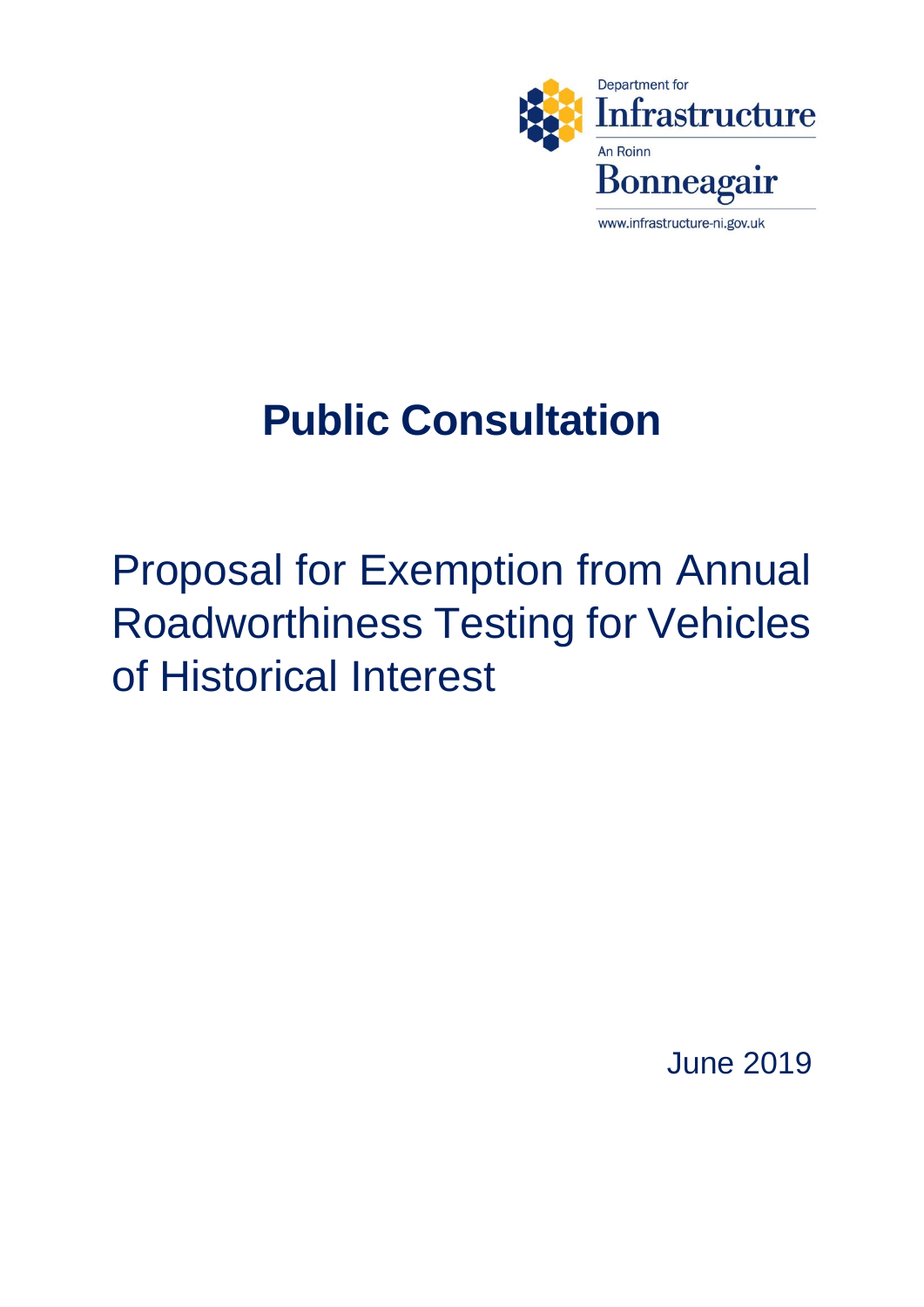## Executive summary

- 1. The Department for Infrastructure is consulting on implementing new rules around the testing of vehicles of historical interest (VHIs), in accordance with the Directive 2014/45/EU ("the Directive"). The Directive sets new rules on periodic roadworthiness testing for vehicles and their trailers and repeals the old EU Directive 2009/40/EC.
- 2. This consultation applies to Northern Ireland only.
- 3. In September 2017, the Department for Transport in Great Britain made legislation to exempt 40 year old private vehicles from the annual roadworthiness test (popularly known as the 'MOT'). The legislation came into force on 20<sup>th</sup> May 2018 and applies to GB.
- 4. The Department is now consulting on proposals for how Northern Ireland should respond to the need for new rules in this area, including how best to maintain parity for VHIs throughout the UK.
- 5. Vehicles constructed or first registered before 1960 are already exempt from roadworthiness testing. The Department is consulting on whether or not to widen this exemption for private vehicles of historical interest on a rolling basis.
- 6. In addition, the vehicles covered would include other, non-car vehicle types such as motorcycles and light goods vehicles (having no more than 3.5 tonnes maximum gross weight). These vehicles must no longer be in production and must not be substantially changed.
- 7. Heavy goods vehicles will still be required to undergo a goods vehicle test. The existing exemption for HGVs manufactured or registered before 1960 will remain – although the Department is introducing a requirement that these vehicles must not have been substantially changed since their first registration.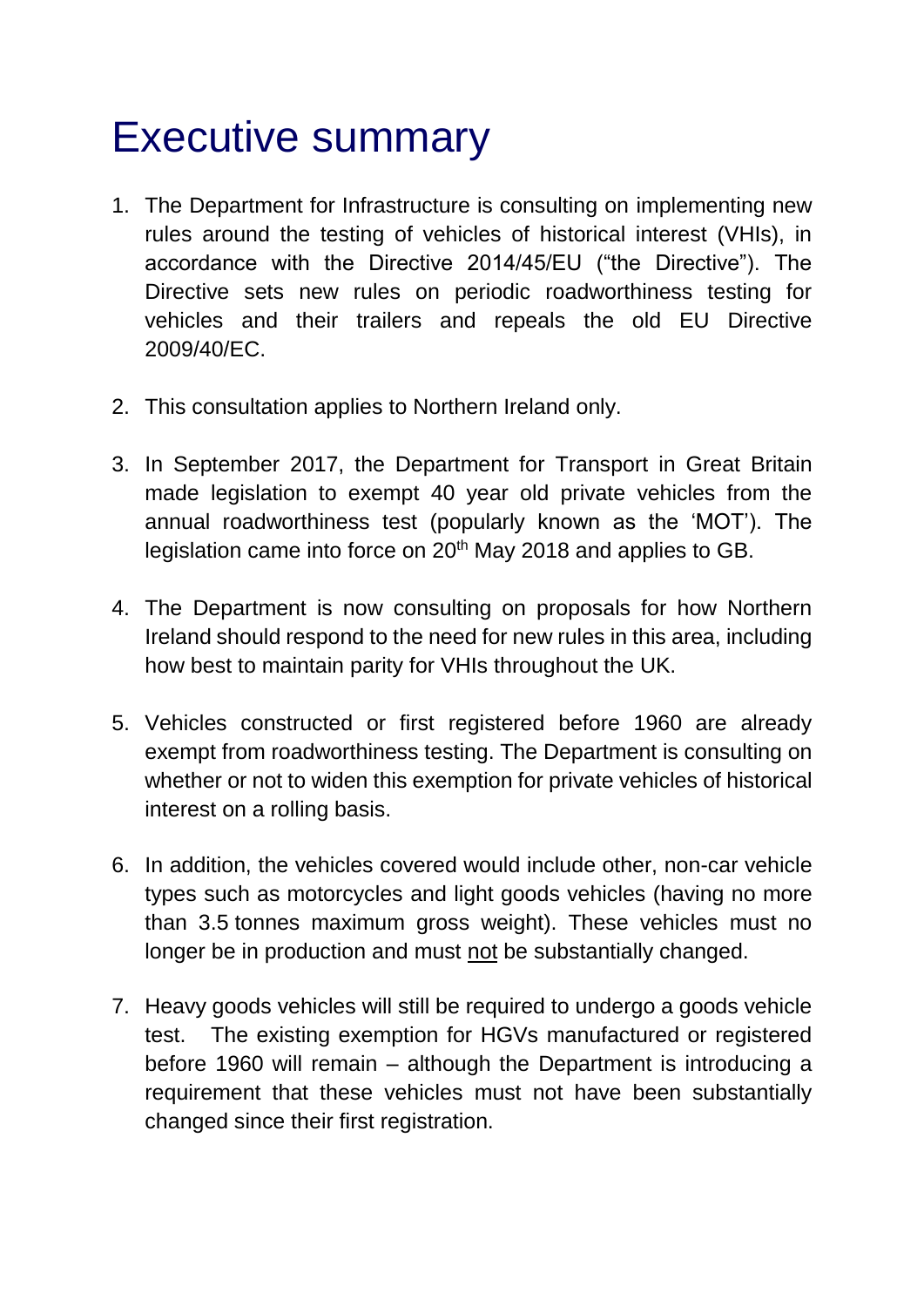- 8. Stakeholders may be interested to note that in Ireland, from  $20<sup>th</sup>$  May, 2018, the requirement to undergo a compulsory National Car Test for all vehicles registered post  $1<sup>st</sup>$  January 1980 that are over 30 years old, but less than 40 years, was reduced to a biennial test i.e. every 2 years.
- 9. Vintage vehicles used for commercial purposes will continue to undergo annual roadworthiness testing. The Road Safety Authority has published guidance on testing of vintage vehicles and roadworthiness testing which can be found at the link below:

[http://www.rsa.ie/Documents/VS\\_Information\\_Notes/Alternative\\_Car](http://www.rsa.ie/Documents/VS_Information_Notes/Alternative_Cars_Fuels/FAQs%20on%20Vintage%20Vehicles.pdf) [s\\_Fuels/FAQs%20on%20Vintage%20Vehicles.pdf](http://www.rsa.ie/Documents/VS_Information_Notes/Alternative_Cars_Fuels/FAQs%20on%20Vintage%20Vehicles.pdf)

- 10.Decisions on the next steps will be informed by responses to this consultation. At this stage, it is envisaged that those decisions will best be taken by Ministers but the need and timeframe for any decisions will be kept under review by officials, bearing in mind the wider public interest.
- 11.The consultation will run from **Wednesday, 12 June 2019 until Friday, 30 August 2019**.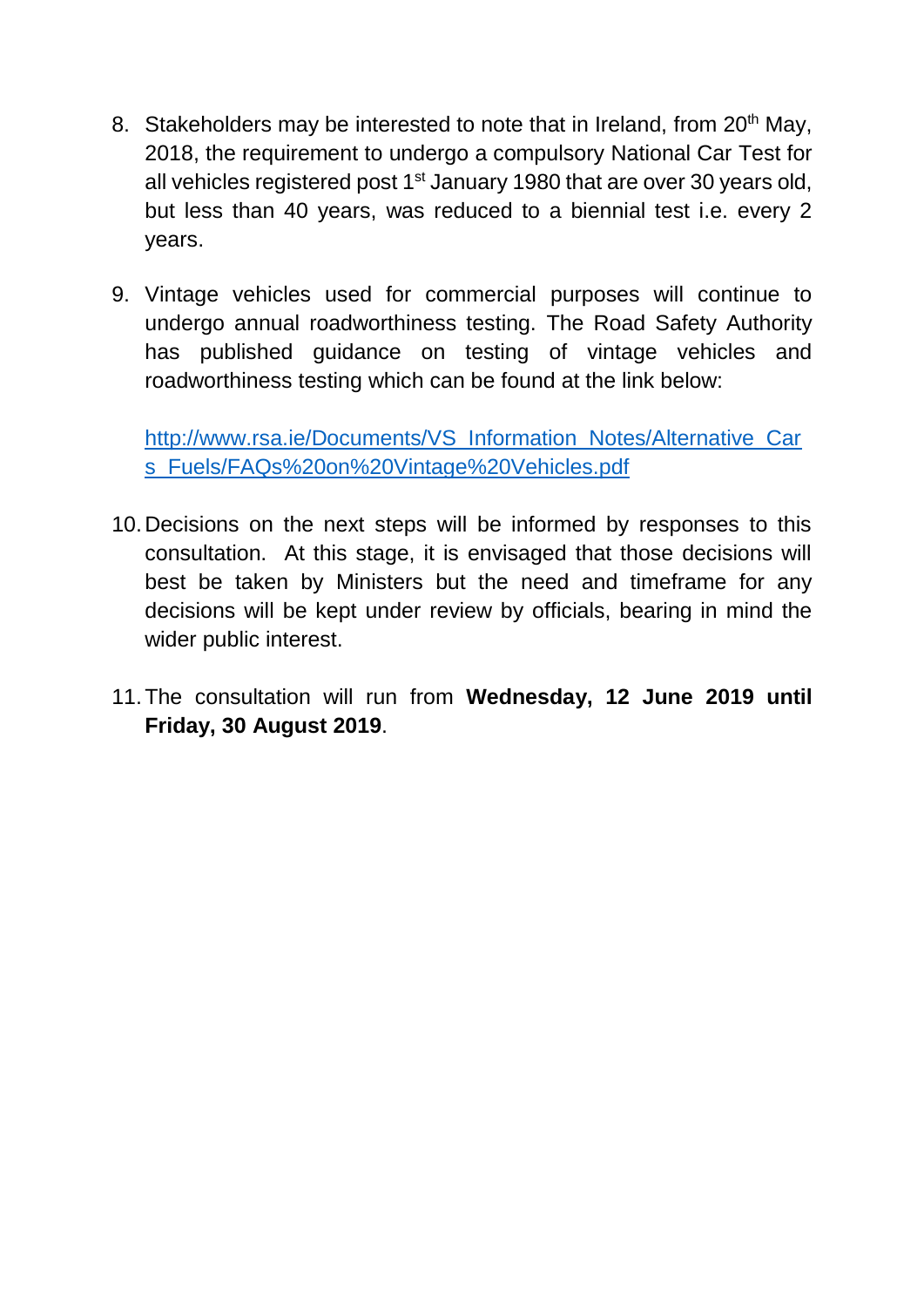## How to respond

The Department for Infrastructure has actively considered the needs of blind and partially sighted people in accessing this document. The text will be made available in full on the Department's website. The text may be freely downloaded and translated by individuals or organisations for conversion into other accessible formats.

The consultation period began on 12 June 2019. Please ensure that your response reaches us before the closing date. If you would like further copies of this consultation document, it can be found at <https://www.infrastructure-ni.gov.uk/consultations>or you can contact the Department if you would like alternative formats (Braille, audio CD, etc).

The consultation period will close on **Friday, 30 AUGUST 2019**. Responses to this consultation should be forwarded to reach the Department on or before that date, and should be sent to by post to:

Vehicle Standards Team Safe and Sustainable Travel Division Clarence Court 10-18 Adelaide Street Town Parks BELFAST BT2 8GB

Or by e-mail to: [vehicle.standards@infrastructure-ni.gov.uk](mailto:vehicle.standards@infrastructure-ni.gov.uk)

When responding, please state whether you are responding as an individual or representing the views of an organisation. If responding on behalf of a larger organisation, please make it clear who the organisation represents and, where applicable, how the views of members were assembled.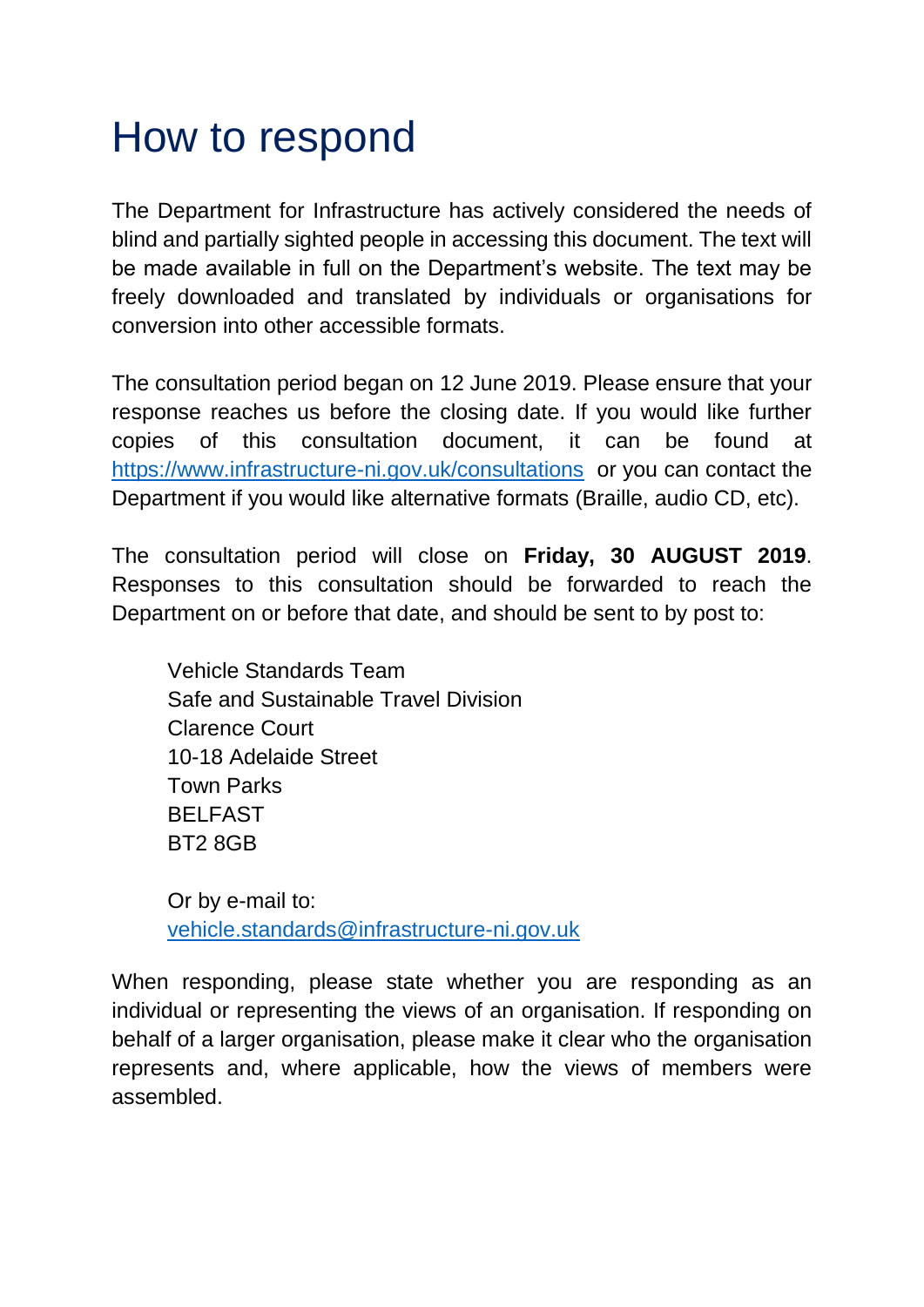#### **Confidentiality & Data Protection**

Your response may be made public by DfI. If you do not want all or part of your response or name made public, please state this clearly in the response by marking your response as 'CONFIDENTIAL'. Any confidentiality disclaimer that may be generated by your organisations IT system or included as a general statement in your fax cover sheet will be taken to apply only to information in your response for which confidentiality has been specifically requested.

Information provided in response to this consultation, including personal information, may be subject to publication or disclosure in accordance with the access to information regimes (these are primarily the Freedom of Information Act 2000 (FOIA) and the Data Protection Act 1998 (DPA)). If you want other information that you provide to be treated as confidential, please be aware that, under the FOIA, there is a statutory Code of Practice with which public authorities must comply and which deals, amongst other things, with obligations of confidence.

In view of this, it would be helpful if you could explain to us why you regard the information you have provided as confidential. If we receive a request for disclosure of the information we will take full account of your explanation, but we cannot give an assurance that confidentiality can be maintained in all circumstances. An automatic confidentiality disclaimer generated by your IT system will not, of itself, be regarded as binding on the Department.

#### **Freedom of Information Act 2000 – confidentiality of consultation responses**

As indicated above, the Department will publish a summary of responses following completion of the consultation process. Your response, and all other responses to the consultation, may be disclosed on request. The Department can only refuse to disclose information in exceptional circumstances. Before you submit your response, please read the paragraphs below on the confidentiality of consultations and they will give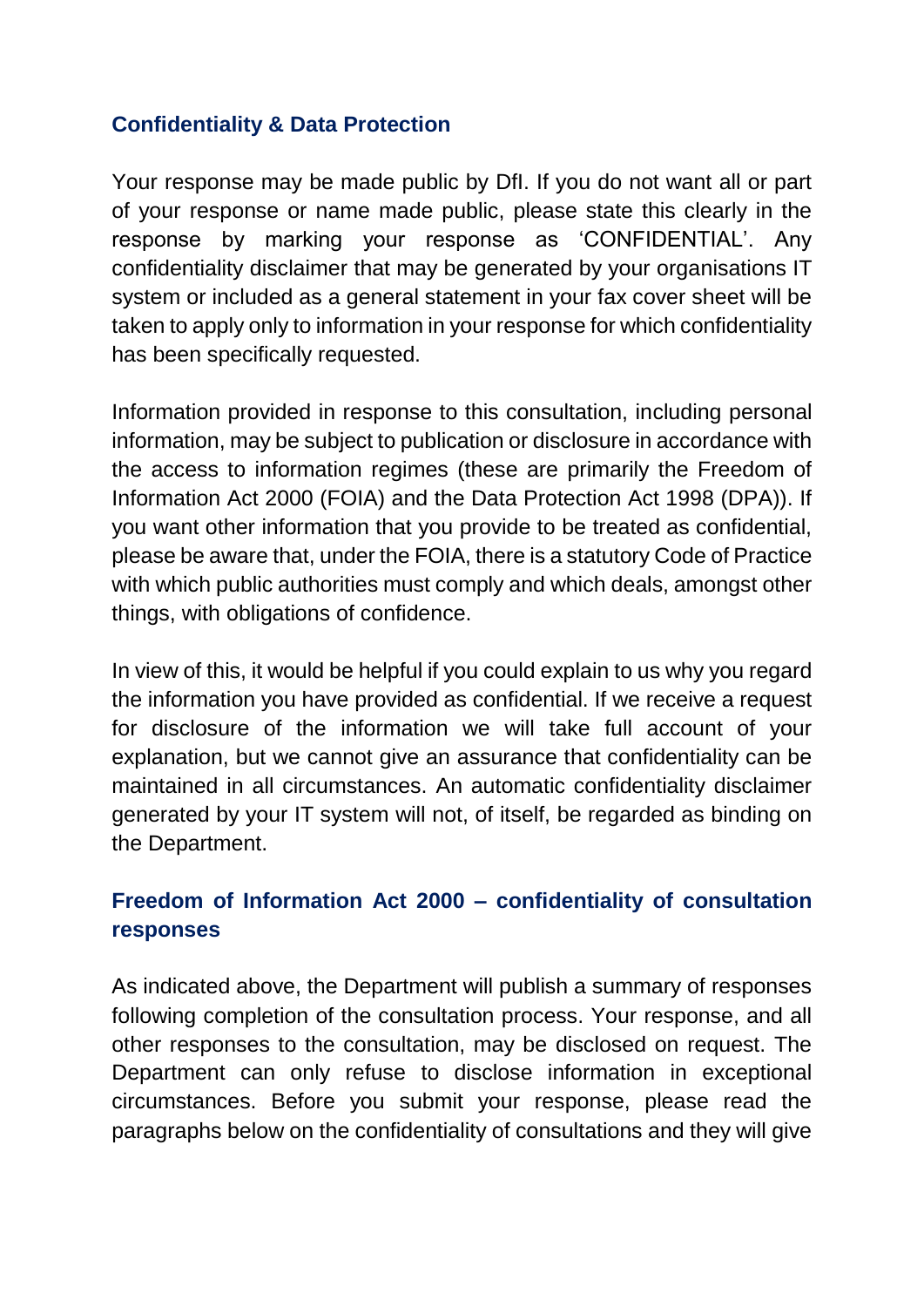you guidance on the legal position about any information given by you in response to this consultation.

The Freedom of Information Act 2000 gives the public a right of access to any information held by a public authority, namely, the Department in this case. This right of access to information includes information provided in response to a consultation. The Department cannot automatically consider as confidential information supplied to it in response to a consultation. However, it does have the responsibility to decide whether any information provided by you in response to this consultation, including information about your identity, should be made public or treated as confidential.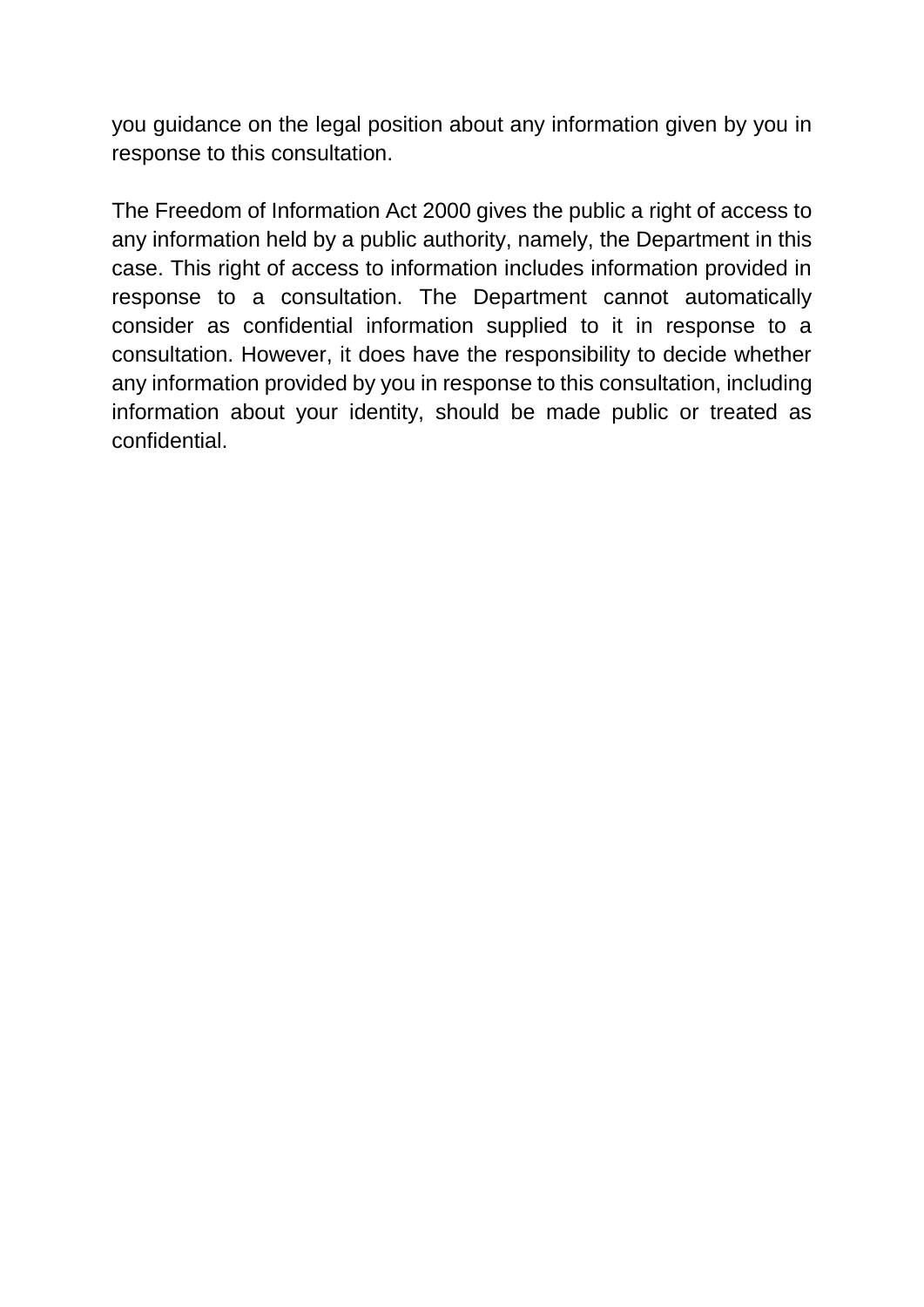## The Proposals

#### **Background**

- 1. Directive 2014/45/EU ("The Directive") sets out minimum requirements for periodic roadworthiness testing of vehicles used on public roads. Vehicles are categorised by type and the rules differ for each category. The Directive requires that cars and vans must be tested at least biennially from 4 years old, unless exempted. Heavy goods vehicles, buses and coaches that are not exempted must be tested annually from new.
- 2. Since 2009, the EU has permitted Member States to exempt motor vehicles manufactured before 1960 from compulsory annual roadworthiness testing. The Directive has further relaxed the European rules to permit Member States to exempt from periodic testing vehicles which were manufactured at least 30 years ago, which are no longer in production and which have not been substantially altered.
- 3. If the Department wishes to continue to exempt vehicles of historical interest (VHIs), domestic law needs to be amended to implement the voluntary stipulations set out in the Directive.

#### **Options**

4. The Department has outlined 2 options below that are being considered:

Option 1: Maintain the status quo. Continue to exempt pre-1960 manufactured vehicles from the roadworthiness testing.

Option 2: Exempt 40 year old in-scope vehicles which have not been substantially altered (on a rolling basis) from annual testing.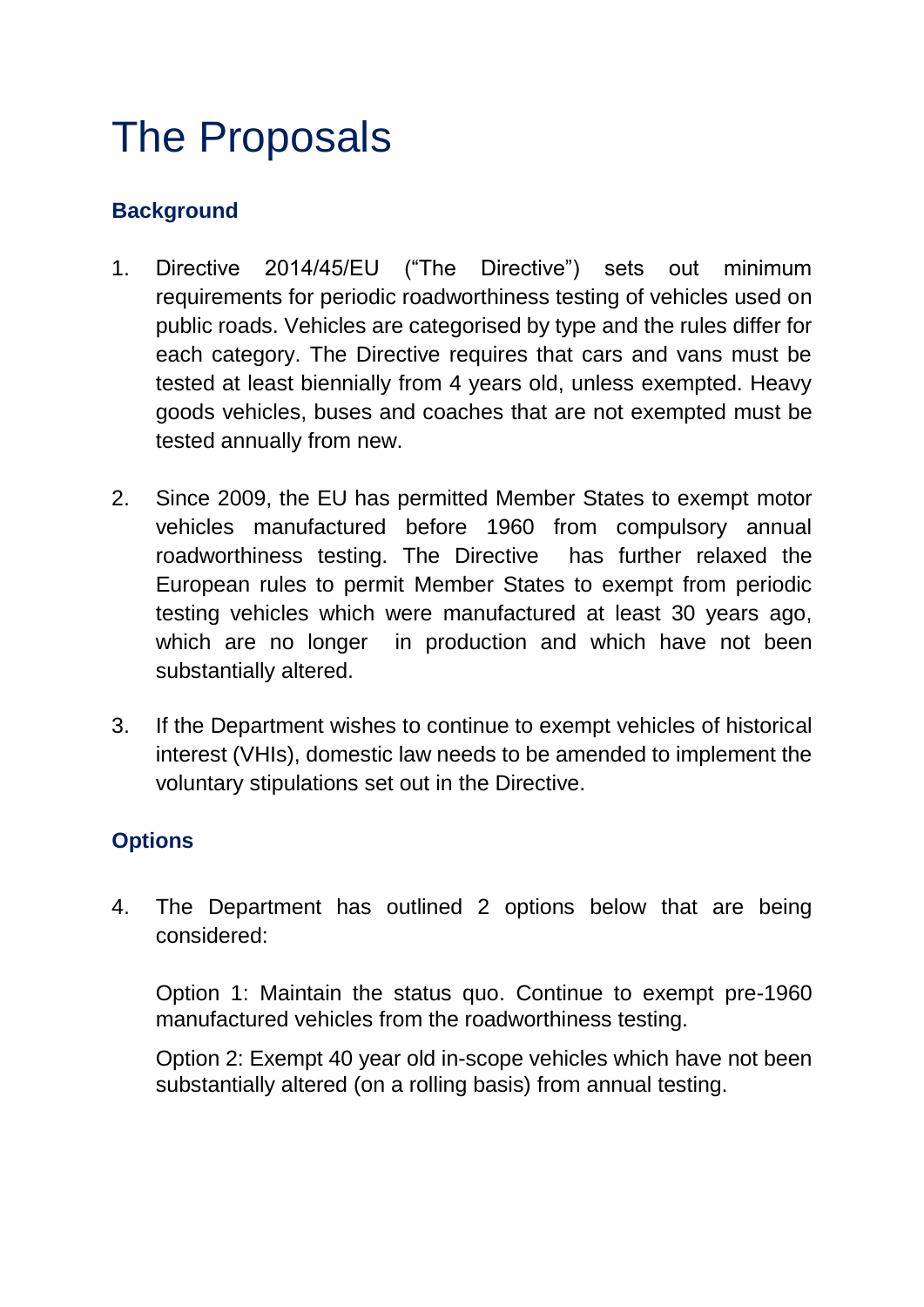- 5. A Regulatory Impact Assessment (RIA) has been undertaken for this policy proposal. It is published alongside this consultation document. The RIA shows that vehicles first registered between 1978 and 1987 (broadly 30-40 years old when the regulatory changes need to be made) fail 17.8% of MOT tests. For vehicles registered between 1960 and 1977 the failure rate is 14.6% and for pre-1960 vehicles is 18.6%.
- 6. Whilst the numbers of vehicles registered between 1978 and 1987 (3,463) being MOT tested, and the numbers of vehicles registered between 1960 and 1977 (3,346) being MOT tested are similar in size, only 140 pre-1960 vehicles were presented for vehicle tests in 2016.
- 7. Therefore, a comparison of the failure rates cannot be made for the aforementioned periods. However, statistics confirm that there are lower failure rates for the periods between 1960 and 1977 compared to the period between 1978 and 1987.
- 8. It should be noted the 40 year old vehicle option is in line with the current rolling 40 year exemption from Vehicle Excise Duty (vehicle tax).

#### **'Substantially changed' definition**

- 9. It is a requirement of the Directive that vehicles which have been substantially changed "in the technical characteristics of their main components" should not be exempt from roadworthiness testing.
- 10. The Department for Transport (DfT) produced a modified definition of 'Substantial Change' based on an 8-point rule, used by the Driver and Vehicle Licensing Agency (DVLA) to determine whether a vehicle that has been modified should be re-registered. DfT included the definition in guidance, and this should be used to establish whether substantial change has occurred.
- 11. DfT also recognised that guidance may need to vary slightly in the case of motorcycles as some of the common features for cars are not present on motorcycles.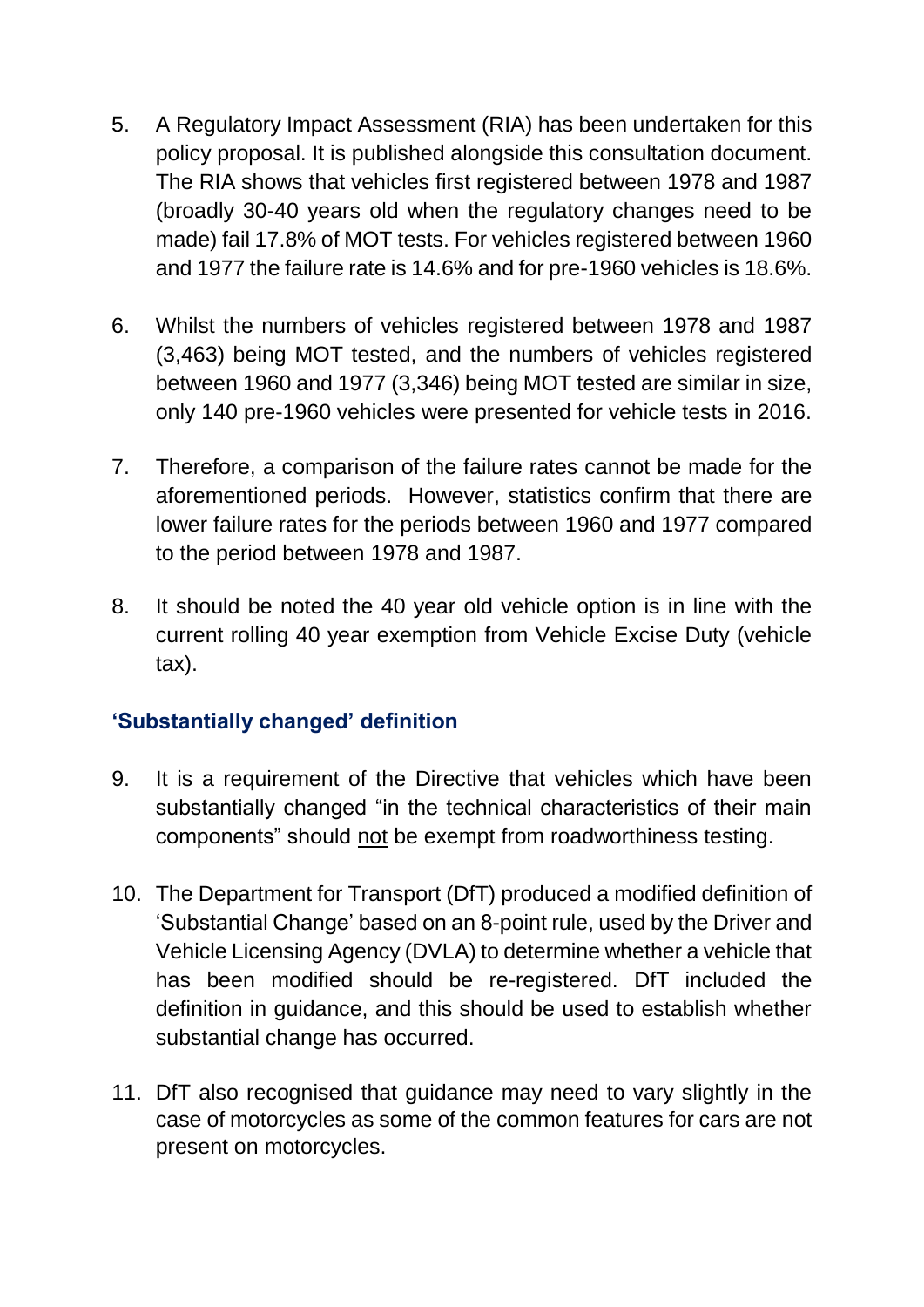- 12. DfT has also decided to consider only modifications made within last 30 years of the vehicle's life when determining whether a vehicle has been substantially altered and thus not exempt from testing. DfT's guidance and, specifically, the criteria for substantial change is outlined in **Annex B** of this consultation.
- 13. The Department proposes to use the same definition for 'substantial change' and to produce guidance identical to that used by DfT.

#### **Proposed Exemptions**

- 14. Exempting VHIs from testing does not mean that owners of VHIs are prohibited from presenting their vehicles for testing and certification. Any person owning a VHI who wishes to have their vehicle tested will be able to apply for an MOT test in the normal way.
- 15. Private cars constructed or first registered before 1960 are already exempt from roadworthiness testing (popularly known as the 'MOT'). The Department's proposal is to extend this exemption to include all private motor vehicles manufactured or first registered over 40 years ago, on a rolling basis. In addition, the vehicles covered would include other, non-car vehicle types such as motorcycles and light goods vehicles (LGVs) (having no more than 3.5 tonnes maximum gross weight). These vehicles must no longer be in production and must **not** be substantially changed.
- 16. The Department currently exempts from testing pre-1960 heavy goods vehicles (HGVs). This exemption will not change **except for**  vehicles which have been substantially modified within the last 30 years. Any such vehicles will need to be tested on an annual basis.
- 17. Taxis and public service vehicles (PSVs) falling under operator licensing regulations will **not** be exempt from periodic testing. The Department considers that it is important to ensure that vehicles used for commercial purposes continue to be tested regularly in the interests of public safety and confidence.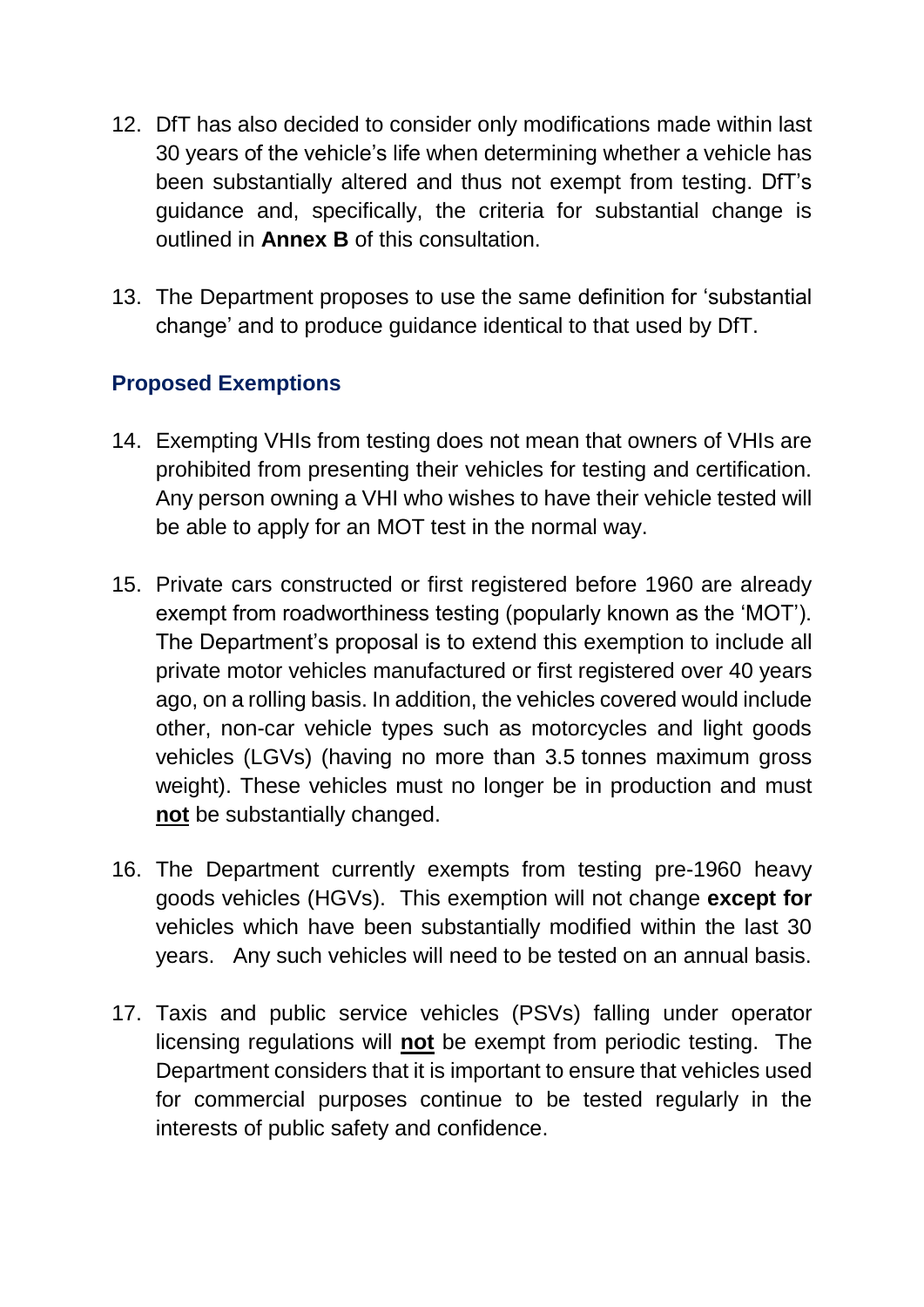18. Whilst it is important to ensure that vehicles are safe to use on public roads, it is also important to ensure that regulations imposed achieve the correct balance and are not excessive. The Department considers the above proposals are sensible and proportionate, and will allow enthusiasts to continue to enjoy their historical vehicles whilst still keeping our roads safe for all users.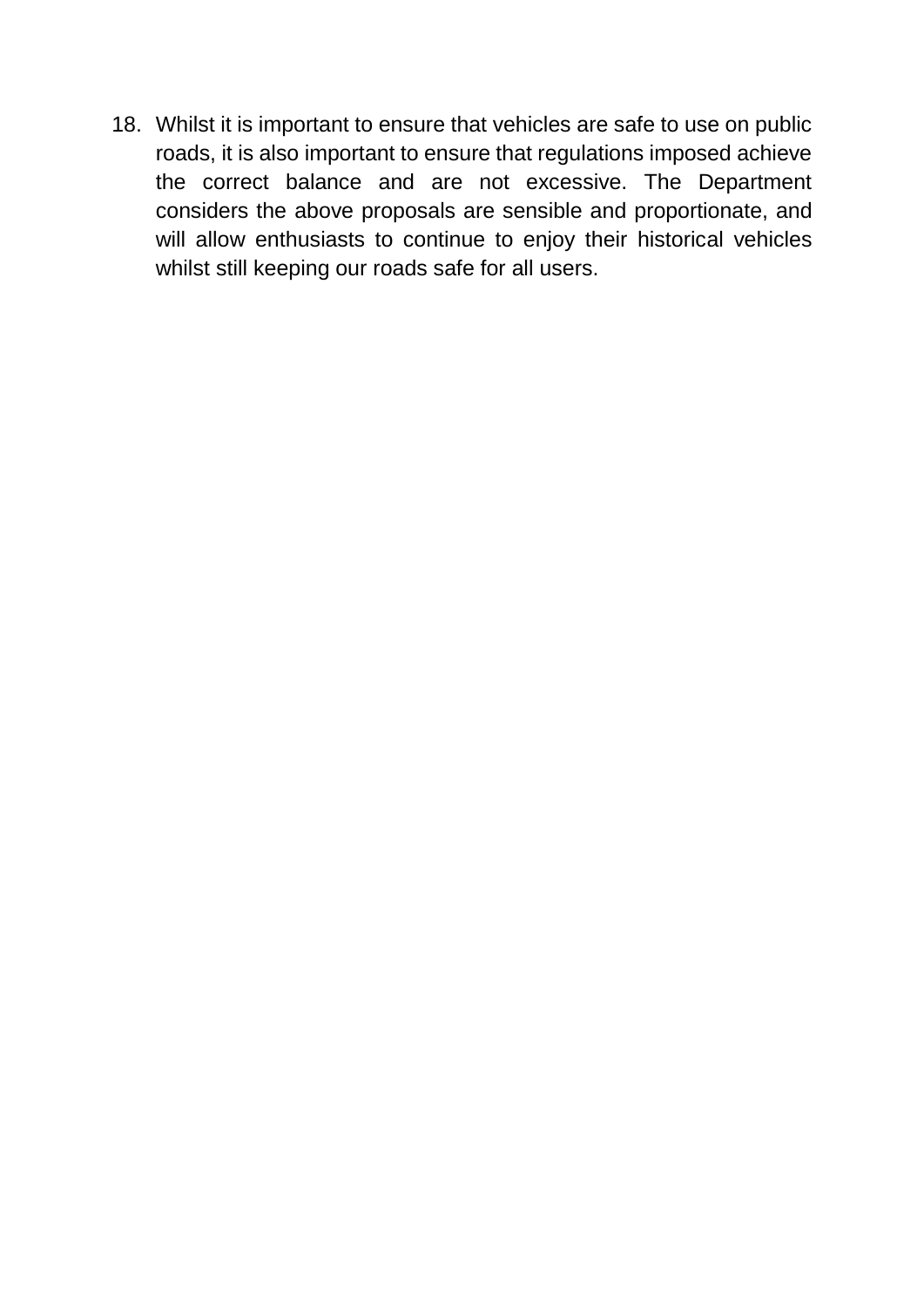# Annex A - Response pro-forma

Please use this response pro-forma and send the completed responses to:

Vehicle Standards Team Safe and Sustainable Travel Division Clarence Court 10-18 Adelaide Street Town Parks BELFAST BT2 8GB

Or by e-mail to:

[vehicle.standards@infrastructure-ni.gov.uk](mailto:safeandsustainabletravel@infrastructure-ni.gov.uk)

### Personal details

Your name:

Your email:

Are you responding on behalf of – ☐Yourself? □An organisation?

(If responding on behalf of an organisation) What is the name of your organisation?

How large is your organisation?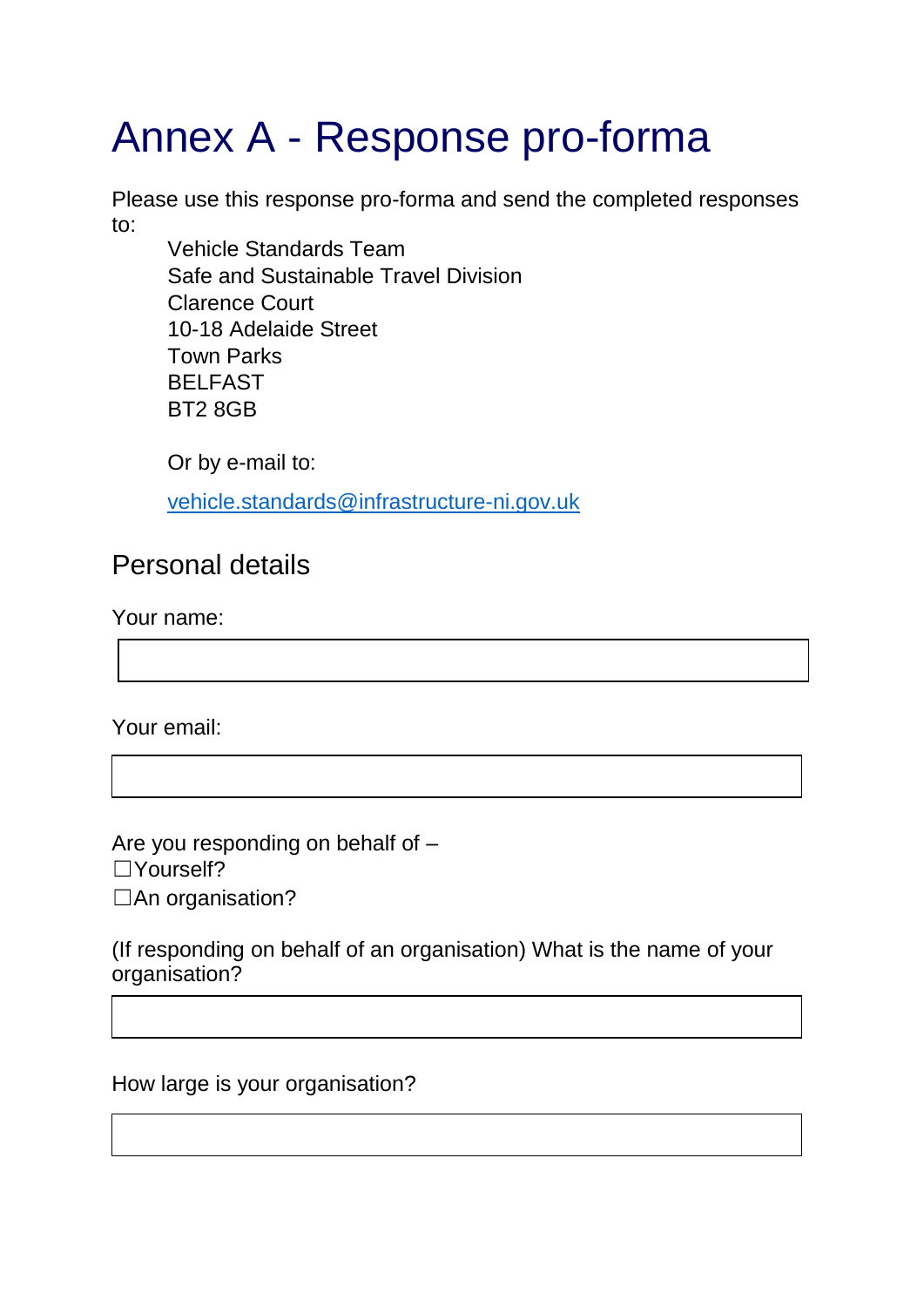**Question 1:** Do you have any comments relating to exempting VHIs from annual testing plus introducing a VHI certification (declaration of exemption) process to ensure a vehicle has not been substantially changed? Please explain your reasons.

**Question 2:** Do you have any comments relating to using the DfT method (at **Annex B** of this consultation) as a way of defining the 'substantial change' provision in the Directive? Can you suggest an alternative method?

| Yes       |
|-----------|
| <b>No</b> |

Please provide comments below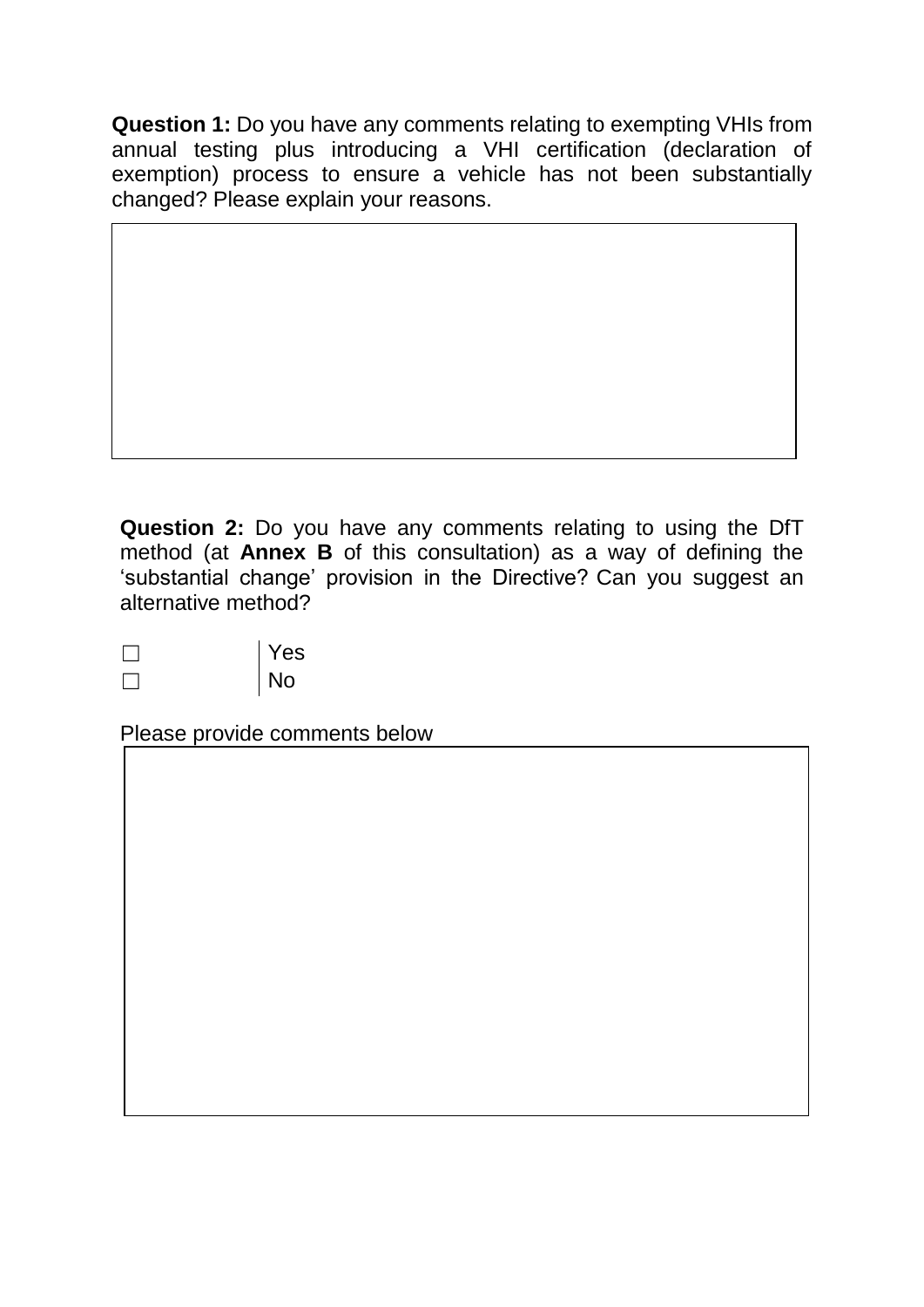**Question 3:** Do you have any comments relating to the majority of VHIs used for business purposes will continue to have an MOT test to ensure they remain roadworthy?

| Yes       |
|-----------|
| <b>No</b> |

If yes, please provide comments below

**Question 4:** Do you have any comments on the Regulatory Impact Assessment published alongside this consultation document?

| Yes |
|-----|
| No  |

If yes, please provide comments below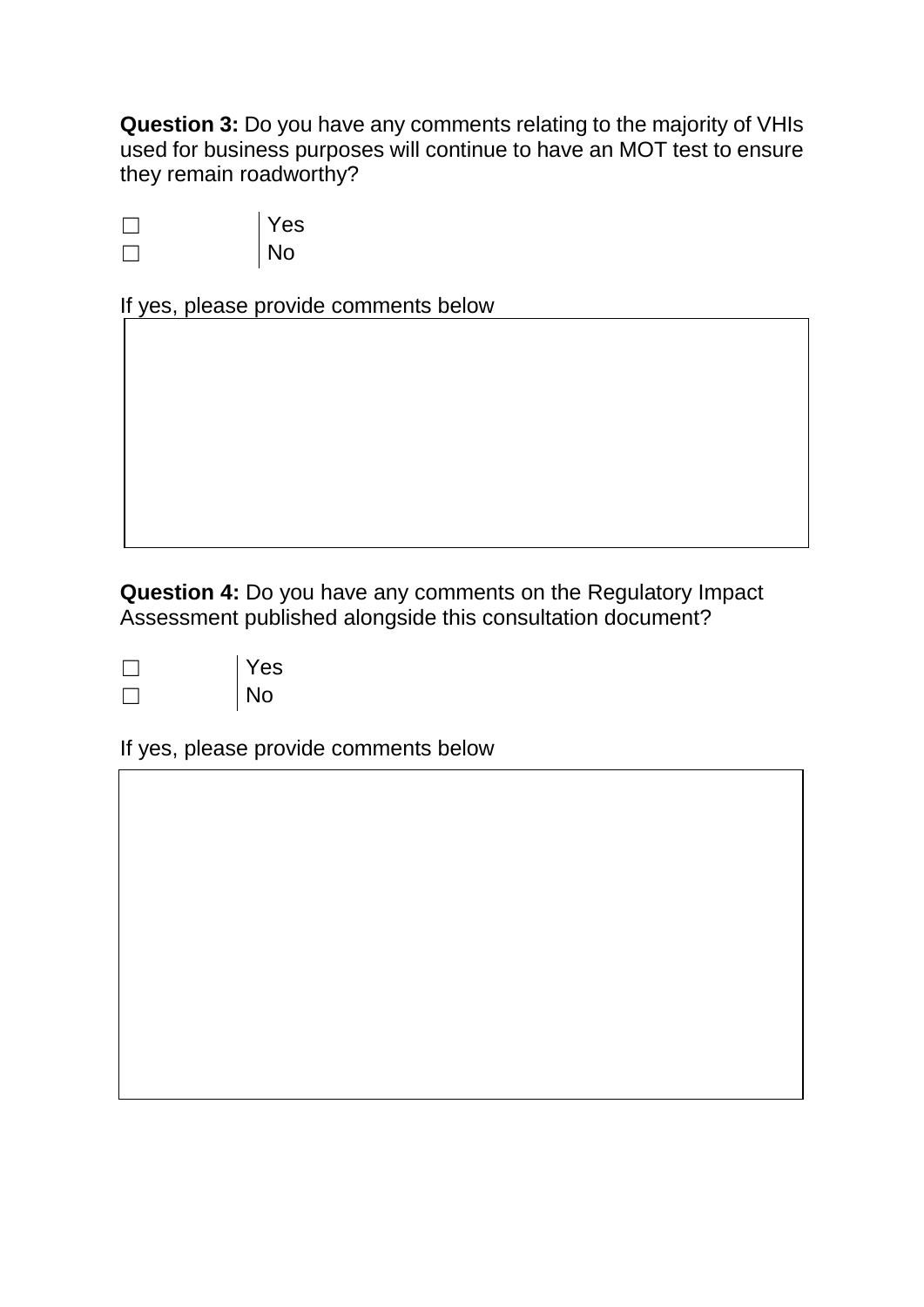### Annex B

### Excerpt from DfT published Guidance

#### **The criteria for substantial change**

A vehicle will be considered substantially changed if the technical characteristics of the main components have changed in the previous 30 years, unless the changes fall into specific categories. These main components for vehicles, other than motorcycles<sup>1</sup>, are:

**Chassis** (replacements of the same pattern as the original are not considered a substantial change) or **Monocoque body shell** including any sub-frames (replacements of the same pattern as the original are not considered a substantial change);

**Axles and running gear** – alteration of the type and or method of suspension or steering constitutes a substantial change;

**Engine** – alternative cubic capacities of the same basic engine and alternative original equipment engines are not considered a substantial change. If the number of cylinders in an engine is different from the original, it is likely to be, but not necessarily, the case that the current engine is not alternative original equipment.

The following are considered acceptable (not substantial) changes if they fall into these specific categories:

- changes that are made to preserve a vehicle, which in all cases must be when original type parts are no longer reasonably available;
- changes of a type, that can be demonstrated to have been made when vehicles of the type were in production or in general use (within ten years of the end of production);

**<sup>.</sup>** <sup>1</sup> Further arrangements for motorcycles may be introduced, including if core testing standards are considered further internationally.